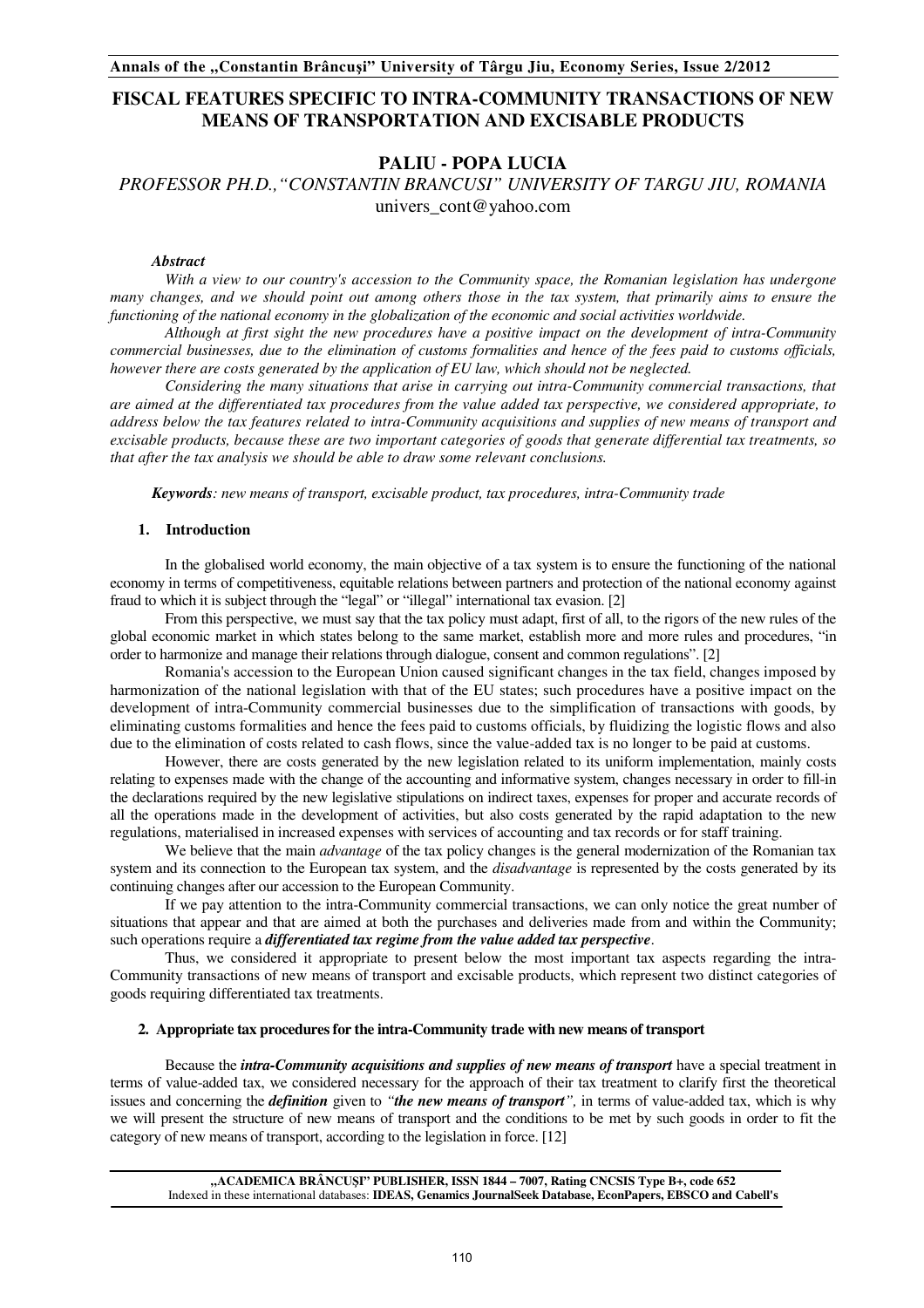#### **Structure of new means of transport**

- land vehicles whose capacity exceeds 48 cm<sup>3</sup> or whose power exceeds 7.2 kw, intended for the transport of passengers or goods, delivered within six months after commissioning or that have not covered more than 6000 km;
- **is thips** longer than 7.5 meters (except for commercial vessels) delivered within 3 months from the commissioning or that have not sailed more than 100 hours;
- *aircrafts* whose takeoff weight exceeds 1550 kg (excluding the aircrafts for line flight) and that were delivered within 3 months from the date of commissioning or that did not have flights whose duration exceeds 40 hours.

Following our approach in determining the tax treatment of intra-Community acquisitions and supplies of new means of transport, we considered it appropriate to point out the **tax features** that characterize the two categories of intra-Community commercial transactions, provided that the legislation of the member states involved in such intra-Community transactions is fully harmonised with the EU legislation on VAT, namely the consolidated Directive 112. [11]

**Tax features regarding the intra-Community acquisitions of new means of transport** 

- *the intra-Community acquisitions of new means of transport are always subject to the value added tax* in the member state of destination, regardless of the supplier and the buyer;[12]
- *the people normally registered for value added tax are basically required to pay the tax*, but they do not actually pay the value added tax, but register the same in the value added tax return, both as an input and output value added tax, using the "reverse charge" mechanism;
- *the people registered for value added tax* and *the people specifically registered* only for intra-Community acquisitions actually pay the tax to the state budget and submit a special tax return;[ 12]
- if the *intra-Community acquisitions of new vehicles fall into the category of those that are subject to the application of special limitation of the right to deduct the value added tax*, then the input value added tax related to reverse charge is fully non-deductible and increases the purchase cost of the means of transport.[10]

**Tax features regarding the intra-Community supplies of new means of transport** 

- *the intra-Community supplies of new means of transport are always exempt from value added tax* when evidence of transport from one member sate to another member state is provided, without the need for communication of a valid registration code for VAT purposes in the other member state (by the buyer);[12]
- if the *delivery is made by someone other than the taxable person registered for VAT purposes*, then *the supplier becomes a taxable person for this delivery*, even if a natural person, and the delivery is an exempt transaction, with VAT deduction right;[12]
- if people are not required to register for VAT purposes, *the tax shall be refunded,* provided that such refund is limited in any case to the value added tax paid for the purchase made by the supplier.[12]

Referring to *the declarative obligations* regarding the acquisitions and supplies of new means of transport, we note that they are consistent with those specified in the subsections above, except that, if necessary, the *special VAT return* is filled in, in order to recover the tax from the general consolidated budget.

As in the previous cases, *in order to determine the tax treatment of the intra-Community acquisitions and supplies of new means of transport*, in terms of the value added tax, we will pay attention to the entity under study, in order to analyse from the point of view of tax the intra-Community operations that are aimed at new means of transport, from which we will draw conclusions.

| <b>Intra-Community supply of new means of transport</b>                                                              |                                                                                |  |
|----------------------------------------------------------------------------------------------------------------------|--------------------------------------------------------------------------------|--|
| ↓ S.C. Artego SA, a Romanian taxable person, registered for VAT purposes, sells a means of transport that meets      |                                                                                |  |
| the conditions of classification in the category of new means of transport to another taxable person in Italy, a car |                                                                                |  |
| that is transported to the other member state.                                                                       |                                                                                |  |
| Analysis of the delivery in terms of the tax treatment                                                               |                                                                                |  |
| Taxable person                                                                                                       | $\textcolor{red}{\bullet}$ Yes, seller from Romania;                           |  |
| Taxable transaction                                                                                                  | $\overline{\mathbf{H}}$ Yes, intra-Community supply of new means of transport; |  |
| Place of supply                                                                                                      | $\overline{\mathbf{A}}$ <b>Romania</b> , where transport begins;               |  |

Exemptions from VAT  $\parallel \frac{1}{\parallel}$  **Yes**, if evidence of transport is provided;

Tax payment obligation  $\blacktriangle$  **There is** no person liable to pay VAT, as the transaction is exempt.

Following that analysis, *the intra-Community supply of new means of transport is exempt from VAT*, provided that there is *evidence of transport from Romania to Italy*, regardless of who the buyer is, without the beneficiary being required to notify his registration code for value added tax purposes. [12]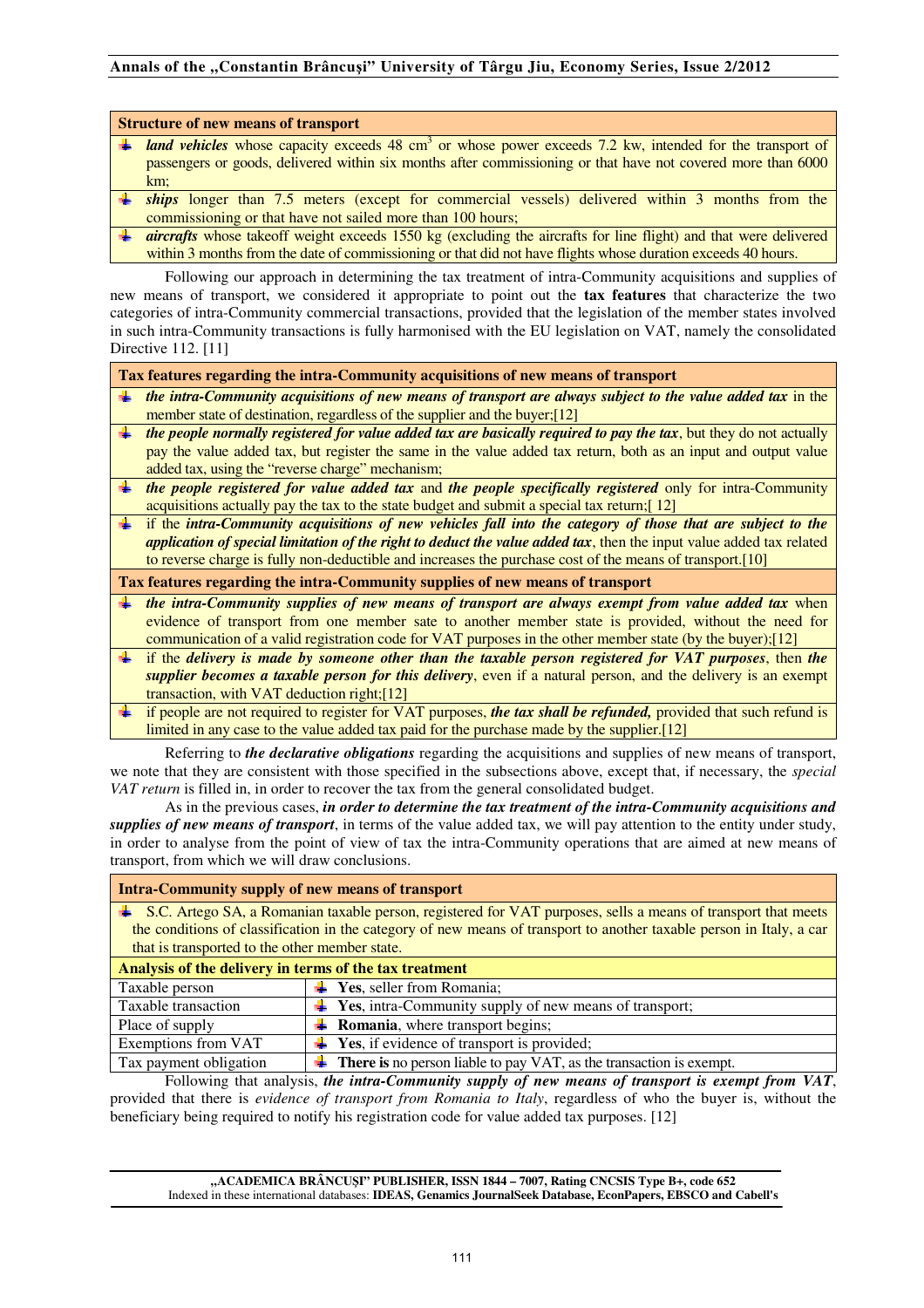*Commenting on the situation we must say that if the supply is made by a taxable person not registered and not required to be registered for VAT, but nevertheless carries out an exempt intra-Community supply of new means of transport, with deduction right, in compliance with the provisions of Article 147^2, para. (1) point (c) of the Tax Code may request the refund of the tax paid for the purchase of the new means of transport, purchase made in Romania. Please note that the refund is limited to the value added tax that would be payable if the supply were taxable and may not exceed the value added tax paid by the supplier to purchase such asset.* 

| <b>Intra-Community acquisition of new means of transport</b>                                                        |                                                                                         |  |
|---------------------------------------------------------------------------------------------------------------------|-----------------------------------------------------------------------------------------|--|
| $\pm$ S.C. Artego SA, a Romanian taxable person, registered for VAT, purchases a new car from a taxable person from |                                                                                         |  |
| Germany, means of transport that is sent to the premises of his customer from Targu Jiu.                            |                                                                                         |  |
| Analysis of the acquisition in terms of the tax treatment                                                           |                                                                                         |  |
| Taxable person                                                                                                      | $\textcolor{red}{\blacktriangleleft}$ Yes, buyer from Romania, namely S.C. Artego S.A.; |  |
| Taxable transaction                                                                                                 | $\overline{\textbf{4}}$ Yes, intra-Community acquisition of new means of transport;     |  |
| Place of acquisition                                                                                                | <b>Romania</b> , where the transport ends;                                              |  |
| <b>Exemptions from VAT</b>                                                                                          | $\blacksquare$ No it is an exempt transaction;                                          |  |
| Tax payment obligation                                                                                              | <b>Example 1</b> Romanian buyer (the reverse charge is applied).                        |  |

We can note that the German supplier invoices the car without value added tax because the delivery operation falls within the category of exempt transactions, as there is evidence of transport that allows such tax approach.

If we pay attention to the *tax system of the intra-Community acquisition of new means of transport*, from the buyer's perspective, we note that SC Artego S.A. is the entity that owes the value added tax to the general consolidated budget through the "reverse charge" mechanism. Next we considered it appropriate to describe an intra-Community transaction of new means of transport, both from the supplier's point of view and from the buyer's point of view.

| Intra-Community suppy and acquisition of new means of transport                                               |                                                                                         |  |
|---------------------------------------------------------------------------------------------------------------|-----------------------------------------------------------------------------------------|--|
| ↓ S.C. Artego S.A., a Romanian taxable person, registered for VAT, purchases a new means of transport from an |                                                                                         |  |
| entity in France, a taxable person that sends the car in Romania.                                             |                                                                                         |  |
| Analysis of the delivery from the perspective of the tax treatment of the entity in France                    |                                                                                         |  |
| Taxable person                                                                                                | $\blacktriangleright$ Yes, seller from France;                                          |  |
| Taxable transaction                                                                                           | Yes, intra-Community supply of new means of transport;                                  |  |
| Place of supply                                                                                               | France, where the transport begins;                                                     |  |
| Exemptions from VAT                                                                                           | $\perp$ Yes, regardless of who the buyer is, only if evidence of transport is provided; |  |
| Tax payment obligation                                                                                        | There is no person liable to pay VAT, as the transaction is exempt in France.           |  |
| Analysis of the acquisition from the perspective of the tax treatment of the entity in Romania                |                                                                                         |  |
| Taxable person                                                                                                | Yes, buyer from Romania;                                                                |  |
| Taxable transaction                                                                                           | Yes, intra-Community acquisition of new means of transport;                             |  |
| Place of acquisition                                                                                          | <b>Romania</b> , where the transport ends;                                              |  |
| <b>Exemptions from VAT</b>                                                                                    | No it is an exempt transaction;                                                         |  |
| Tax payment obligation                                                                                        | <b>Romanian buyer</b> (the reverse charge is applied).                                  |  |

We note that the tax procedures regarding intra-Community acquisitions and supplies of new means of transport may be discussed only in close relation with the tax legislation in force.

In this context, we underline that the *legal persons not registered for value added tax purposes and the natural persons carrying out intra-Community acquisitions of new means of transport are required to pay the value added tax related to the intra-Community acquisitions*, such acquisitions are considered taxable operations in Romania in terms of the value added tax, for which it is required to submit *the special VAT return* to the competent fiscal body, before the registration in Romania of new means of transport, but no later than 25th of the month following the one when the intra-Community acquisition becomes chargeable, by which time the entity shall also pay the tax liability. *Consequently, the registration of new means of transport, purchased from the Community by legal and natural persons not registered for value added tax purposes, may not be performed if there is no proof of tax payment, payment confirmed by the tax authorities through the "Certificate regarding the attestation of payment of the value added tax for intra-Community acquisitions of new means of transport".* [9]

*Commenting on this situation, we must say that the authorities of our country, by conditioning the registration of new means of transport to the value added tax payment, try to limit the purchase of such goods from the Community, by the above-mentioned categories of people, although this solution is discriminatory.* 

*We consider it appropriate to remember that the Certificate regarding the attestation of payment of the value added tax for intra-Community acquisitions of new means of transport shall not be issued for acquisitions of the same goods made by people registered for value added tax in our country, according to Article 153 of the Tax Code, nor for the means of carriage purchased from Romania or imported from outside the Community.*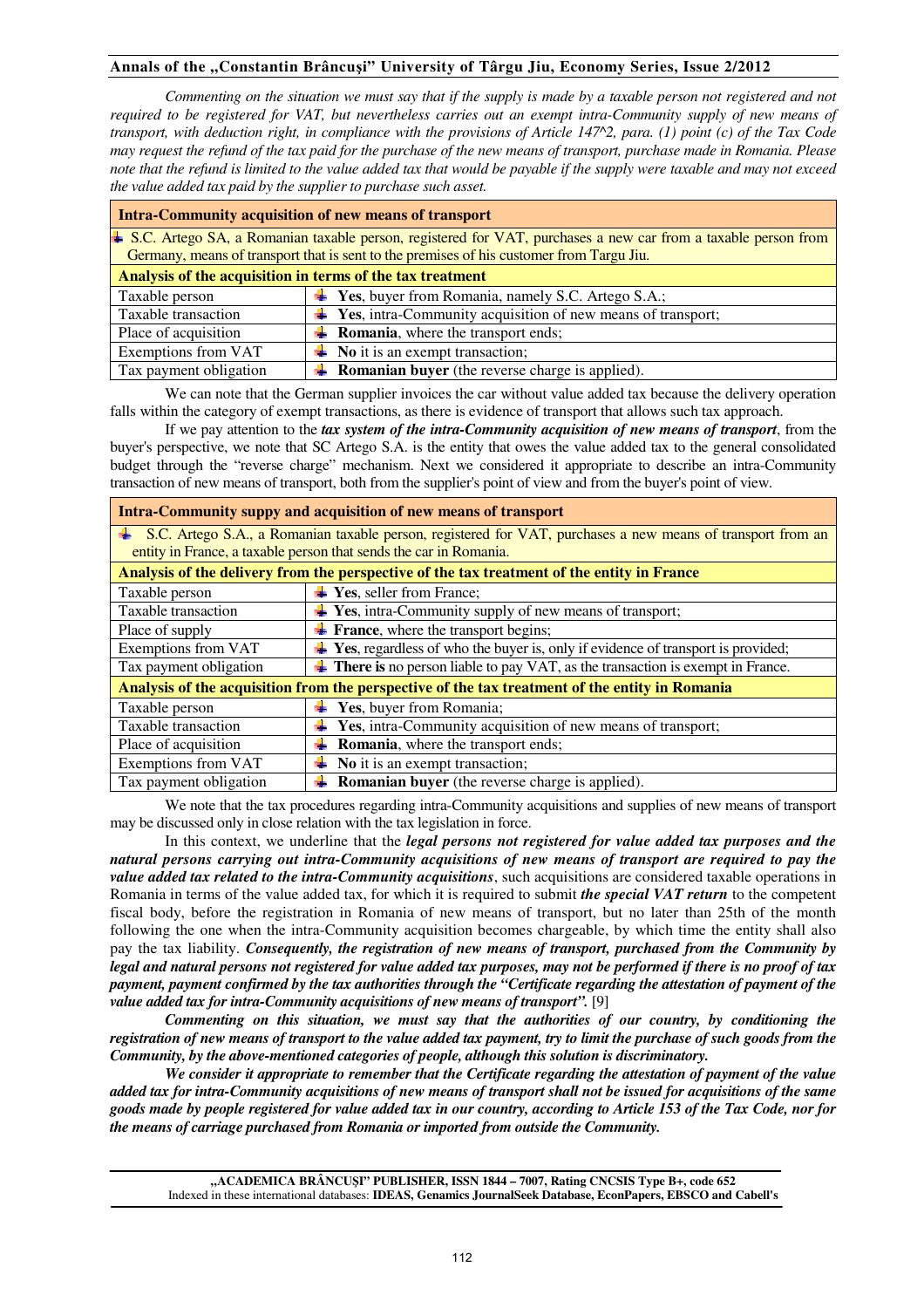## **3. Tax requirements specific to the Intra-Community trade with excisable products**

As for the new means of transport, intra-Community transactions of excisable products are subject to a *special treatment on the value added tax*.

We can not continue our approach of determining the tax treatment of intra-Community acquisitions and supplies of excisable goods without specifying the content of such goods and the characteristics related to those transactions. In this context, note that the category of **excisable products** includes: alcohol and alcoholic beverages, manufactured tobacco and energy products, except for the gas distributed through the system of natural gas and electricity distribution.[12] From the tax point of view, the intra-Community acquisitions and supplies of excisable products have certain *features* that determine the tax treatment of such transactions.

**Tax features tax on the intra-Community acquisitions of excisable products made in Romania by a taxable or non-taxable person** 

- *are taxable in Romania*, whether or not the beneficiary is registered for value added tax purposes;[12]
- if the *beneficiary is a taxable person not registered for value added tax, then the same is required to apply for registration* for that intra-Community acquisition of excisable products;
- if *the acquisition is performed by a natural person*, and the goods were shipped by the supplier in the customer's account - a natural person, then *the seller must register in the member state of destination where he will make a local delivery*;
- *the amount of the excise increases the basis for calculation of the value added tax*.

**Tax features regarding the intra-Community supplies of excisable products made by taxable or nontaxable persons in Romania** 

- usually, *they are exempt from VAT*, even if the beneficiary does not provide, from the member state of destination, his valid registration code for VAT purposes;[12]
- *the place of delivery is the place where transport begins*, if *the sale is performed by taxable or non-taxable persons*;[12]
- *if the supplies of excisable products are carried out by natural persons*, for whom the transportation is made by the supplier or other person on his behalf, but not by the buyer, then the place of supply is *where the transport ends*, in which case the supplier of excisable products must register for VAT purposes in the member state of destination of the buyer, a natural person, from where the same will perform a local delivery and will apply the value added tax in that state.

 In order to determine *the tax treatment of the intra-Community transactions with excisable products*, we will focus on the entity under review, on the operations dealing with the goods in this class, so that finally we should be able to draw some conclusions on the taxation of intra-Community acquisitions and supplies of excisable products.

| <b>Intra-Community delivery of excisable goods</b>                                                               |                                                                            |  |
|------------------------------------------------------------------------------------------------------------------|----------------------------------------------------------------------------|--|
| The same taxable Romanian person, S.C. Artego SA, registered for VAT purposes, sells excisable products to a     |                                                                            |  |
| company in France, registered for VAT, an entity that dows not provide the Romanian seller with its registration |                                                                            |  |
| code. It is known that the goods are shipped from Romania to the other European Union member state.              |                                                                            |  |
| Analysis of the delivery in terms of the tax treatment                                                           |                                                                            |  |
| Taxable person                                                                                                   | $\overline{\textbf{H}}$ Yes, seller from Romania;                          |  |
| Taxable transaction                                                                                              | $\textcolor{red}{\bullet}$ Yes, intra-Community supply of excisable goods; |  |
| Place of supply                                                                                                  | $\overline{\mathbf{A}}$ <b>Romania</b> , where transport begins;           |  |
| <b>Exemptions from VAT</b>                                                                                       | <b>Yes</b> , if evidence of transport is provided;                         |  |
| Tax payment obligation                                                                                           | <b>There is</b> no person liable to pay VAT, as the transaction is exempt. |  |

As for the intra-Community supplies of new means of transport, *that sales in the Community are exempt from VAT*, without the need for the beneficiary to notify the supplier his registration code for VAT purposes, *provided there are documents showing that the transport in Romania was made in France.* 

| Intra-Community delivery of excisable goods to a natural person                                            |                                                                                     |  |  |
|------------------------------------------------------------------------------------------------------------|-------------------------------------------------------------------------------------|--|--|
| ↓ Consider that a taxable person registered in Romania for VAT purposes makes an intra-Community supply of |                                                                                     |  |  |
| excisable goods to a natural person in Italy, making their transport to the place of destination in Italy. |                                                                                     |  |  |
| Analysis of the delivery in terms of the tax treatment                                                     |                                                                                     |  |  |
| Taxable person                                                                                             | $\overline{\textbf{H}}$ Yes, Romanian seller;                                       |  |  |
| Taxable transaction                                                                                        | $\textcolor{red}{\textbf{4}}$ Yes, intra-Community supply of excisable products;    |  |  |
| Place of supply                                                                                            | $\downarrow$ <b>Romania</b> , where transport begins;                               |  |  |
| <b>Exemptions from VAT</b>                                                                                 | $\textcolor{red}{\downarrow}$ Yes, the operation is treated as a non-transfer; [12] |  |  |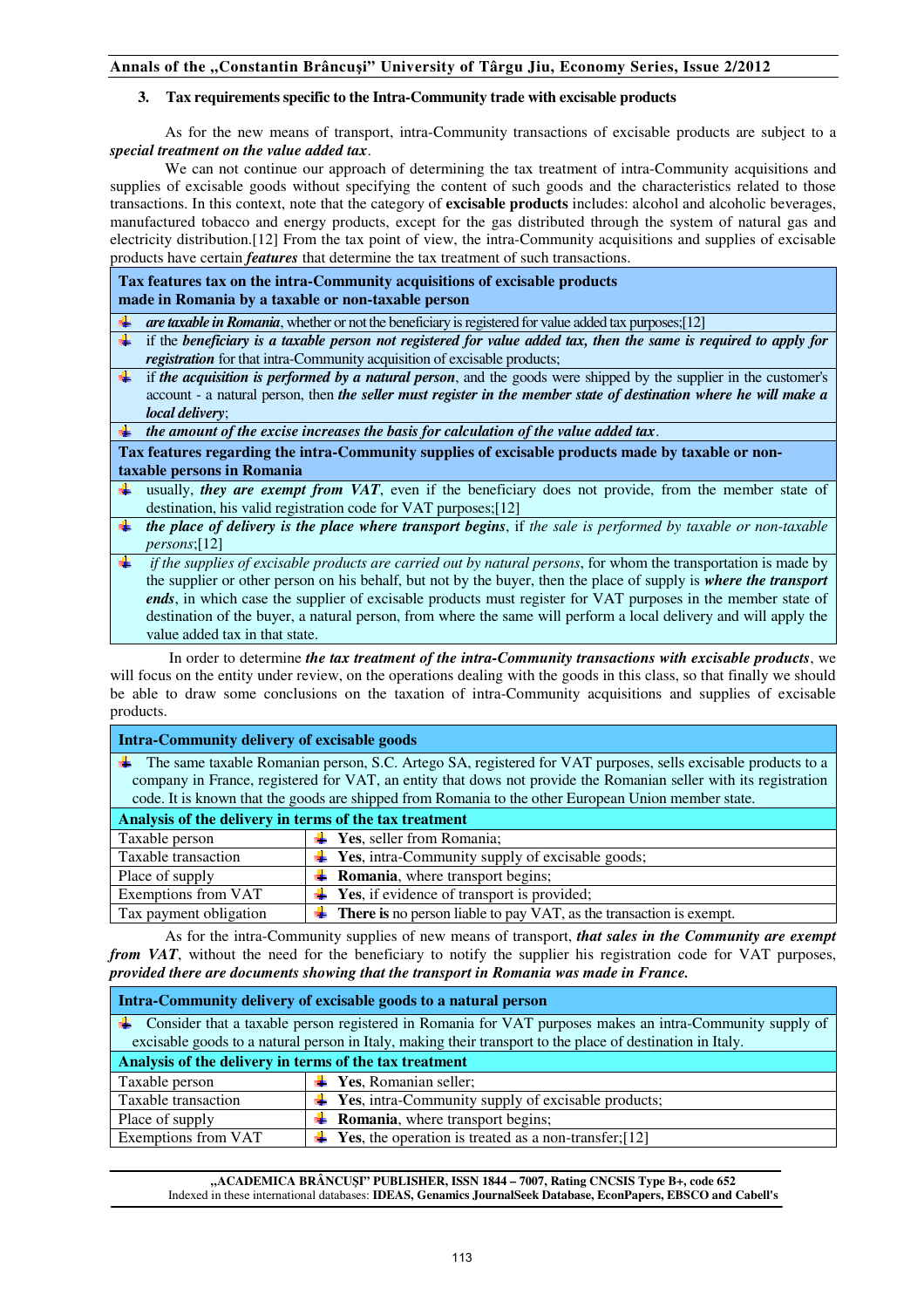Tax payment obligation **T There is**, in Romania, no person liable to pay VAT, as the transaction is exempt.

To make this intra-Community delivery, *the Romanian supplier must register for value added tax in Italy* where the same will perform a Community acquisition of excisable goods from Romania and will also carry out a local sale, applying to the value of the goods purchased the value added tax in Italy, 20%. *Therefore*, in Italy, the Romanian supplier registered for VAT purposes shall perform, on the one hand, an *intra-Community acquisition of excisable products* from Romania, a taxable transaction in Italy for which the tax liability on the value added tax must be paid in 20%, through the mechanism of "reverse charge", and on the other hand, a *local delivery of excisable products*, with value added tax in Italy, a tax collected from the Italian customer - natural person, that he pays to the state budget in Italy.

| <b>Intra-Community acquisition of excisable goods</b>                                                                                                                                      |                                                                                 |  |
|--------------------------------------------------------------------------------------------------------------------------------------------------------------------------------------------|---------------------------------------------------------------------------------|--|
| S.C. Artego S.A., registered for VAT purposes, purchases excisable products from Spain, from a taxable person<br>transporting the goods and providing them to its customer from Targu Jiu. |                                                                                 |  |
| Analysis of the acquisition in terms of the tax treatment                                                                                                                                  |                                                                                 |  |
| Taxable person                                                                                                                                                                             | $\blacktriangleright$ Yes, Romanian buyer;                                      |  |
| Taxable transaction                                                                                                                                                                        | $\overline{\textbf{+}}$ Yes, intra-Community acquisition of excisable products; |  |
| Place of acquisition                                                                                                                                                                       | $\overline{\text{+}}$ <b>Romania</b> , where the transport ends;                |  |
| Exemptions from VAT                                                                                                                                                                        | No, the transaction is taxable;                                                 |  |
| Tax payment obligation                                                                                                                                                                     | <b>Example 1</b> Romanian buyer (the reverse charge is applied).                |  |

We can not help notice that *the intra-Community acquisition of excisable products is a taxable transaction in Romania*, but the buyer makes the payment through the value added tax return and the *reverse charge* is applied, *without the need for communication of the registration code for VAT purposes by the Romanian buyer*. In fact the tax treatment is the same also if the beneficiary is a non-taxable legal person, whether registered or not for value added tax purposes.

#### **4. Conclusions**

#### **4.1. Following the analysis of tax characteristics regarding the intra-Community commercial transactions with new means of transport, note that:**

**a)** *The intra-Community acquisitions of new means of transport* are always subject to the value added tax in Romania, if there is provided an evidence of transport from the supplier's state in our country, regardless of the buyer, thus applying the reverse charge on destination (for the people normally registered for value added tax purposes). In the event of acquisitions made by *people not registered for value added tax purposes* or *people specifically registered for intra-Community acquisitions of new means of transport*, the value added tax is actually paid by the person making the purchase, by submitting to this end, a *special VAT return* to the competent tax authorities of the state.

**b)** *The intra-Community supplies of new means of transport* are always exempt from value added tax provided that the transport is made from a member state to another member state of the European Union.

If the supply is performed by a person other than the taxable person registered for VAT purposes, then the supplier becomes a taxable person for this delivery and the operation is exempt with the right to deduct the value added tax; the supplier is able to request the refund of the tax paid on the purchase of the new means of transport carried out in Romania, the said new means of transport is then sold in the Community, provided that the refund is limited to the value added tax that would be payable if the supply were taxable and may not exceed the value added tax paid by the supplier for the purchase of that means of transport.

**4.2. If we refer to the tax treatment of intra-Community commercial transactions of excisable products, we can draw the following conclusions from the analysis**:

**a)** *The intra-Community acquisitions of excisable products* are taxable in Romania, if an evidence of transport is provided, whether the beneficiary is registered or not for value added tax; the amount of the excise increases the basis for calculation of the value added tax. If the people carrying out the acquisition are not registered for value added tax purposes, then they are required to be registered for VAT for the intra-Community acquisition of such excisable products.

**b)** *The intra-Community supplies of excisable goods made by taxable or non-taxable legal persons* are usually exempt from the value added tax, if there is provided an evidence of transport between the two member states included in the transaction, even if the beneficiary fails to submit his valid registration code for VAT purposes.

**c)** *If the supplies of excisable goods are made to natural persons*, then the transportation must be done by the supplier, or by other person on his behalf, but never by the buyer. In this situation, *the supplies of excisable products is required to register for VAT purposes in the member state of destination*, where he will make a local delivery subject to the value added tax in that country.